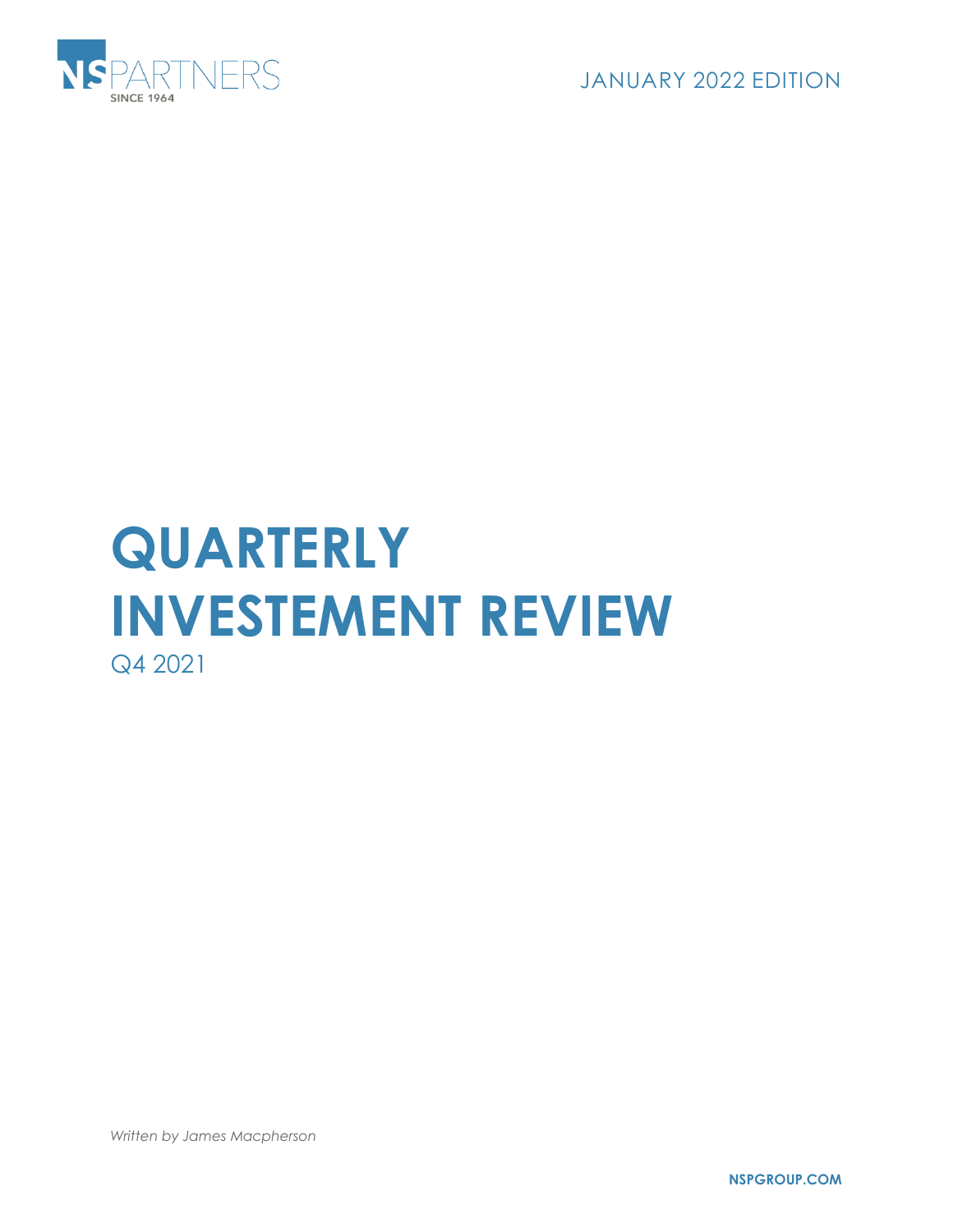In 2021 while the world wrestled with the Covid virus, and its evolving variants, the financial markets enjoyed another strong performance thanks to the enormous stimulus that Central Banks continued to provide. Authorities' response to Covid in the last two years has produced the most stimulative monetary and fiscal policies since 1945. In the US, for example the total agreed and intended fiscal stimulus amounts to 35% of GDP, a sum comparable to the cost of the Second World War. Real interest rates are minus 4%, again the lowest since 1945; the economy has never gone into recession when real rates are negative. However, the debate has now turned to whether this gigantic stimulus is starting to stoke structural inflation. Inflation has reached 6.8% in the US, a 40-year high, and has been climbing all year, so Central Banks message that it is only transitory, is coming under scrutiny. The outcome is critical for 2022, because with markets awash with cash, if the stimulus is withdrawn quickly they look vulnerable as they show signs of significant excess. For example, in November the car company Tesla reached a valuation of \$1.2 trillion. This was more than the next nine largest car companies combined, and left its founder, Elon Musk, worth more than Exxon. It was also double the value of Warren Buffett's Berkshire Hathaway which had profits in the first nine months of the year of \$50 billion, compared to Tesla with only \$36 billion in sales. A tightening of liquidity could dramatically impact companies such as Tesla which have benefited so much from the easy conditions of the last few years. Whether these conditions do change depends largely on the course of the virus and inflation.

As vaccines are rolled out globally, hope is rising that economic lockdowns will end. The scientific achievement in producing the vaccines is extraordinary, and highly profitable for some – the Pfizer-BioNTech vaccine is now the best-selling pharmaceutical product in history. Setbacks were occurred with the appearance of the Delta variant, and now Omicron. However, as vaccines armour plate the population, allowing us to live with Covid, the pandemic stage of the crisis will pass. This point is being reached faster in the West than in Emerging Markets but in these too progress is accelerating. New variants are always possible and further reversals cannot be ruled out, but on current information there appears to be a decent chance that Covid comes under control during the course of 2022. What 2021 made clear is that when permitted the recovery has been strong. If the vaccines succeed in a full reopening, then it will release considerable pent up demand, which will further inflame the inflation debate.

Central Banks contention that inflation will be transitory is almost certainly correct with regard to most manufactured goods. Once the bottle necks and supply chain disruptions caused by Covid are sorted out these prices will settle down. However, other factors may not be so simple. Covid has highlighted the fragility of the just-in-time supply chains which have come to dominate global trade, particularly where production of a key component is the other side of the world. Rising nationalist tendencies and security of supply issues are prompting countries to bring production closer to home. This is inherently inflationary, as the whole reason to place production overseas was lower price. Another issue is Congress passing on 5th November a \$1.2 trillion infrastructure bill. America is in obvious need of this as government investment in non-defence structures had fallen to 1.6% of GDP, the lowest since 1948, and the average age of government fixed assets had risen to 28.8 years, an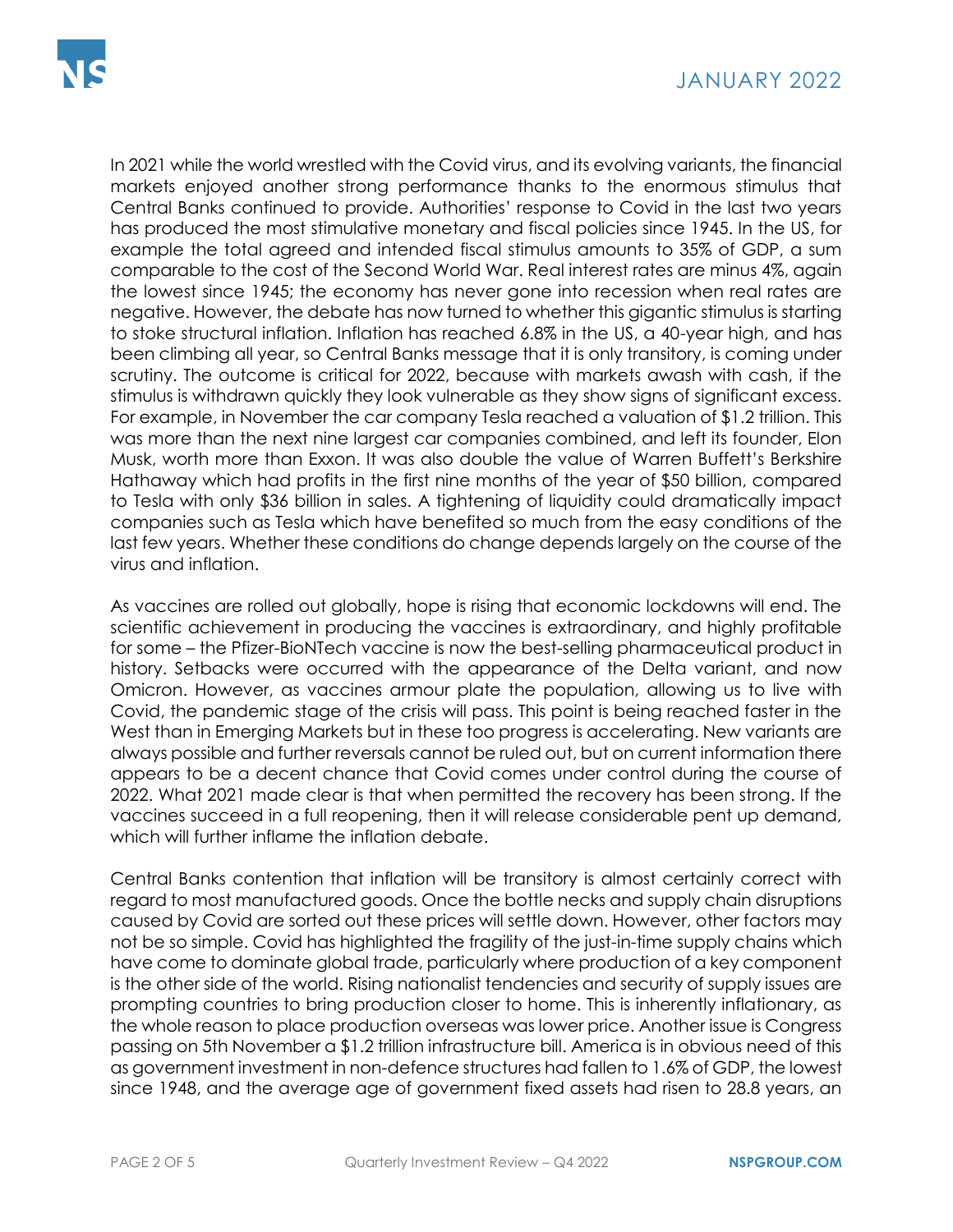all time peak. An even bigger investment bonanza will be in the decarbonisation theme, the cost of which has been estimated at \$60-80 trillion. Both the Democrats in the US and the Greens in Germany are actively pursuing this agenda. Taken together this largesse will fuel inflation. Another politically driven source of inflation is the desire of governments to redistribute income to the benefit of lower income households. The storming of the Capitol in January was a wake-up moment for politicians because it indicated how bad things had become, and the need to provide more assistance to these lower income workers. These groups tend to spend their money, not hoard it, and this spending drives growth and pushes inflation in basic goods. Food costs for instance are rising fast. In October the Financial Times published a breakfast indicator (consisting of coffee, milk, sugar, wheat, oats, orange juice) that was 63% above the end 2019 level, and 26% up since the end of June. In the year from November to November the cost of agricultural inputs rocketed up – phosphates by 87%, potash by 129% and nitrogen by 114%. In October John Deere granted an immediate 10% wage rise to its 10,000 unionised workers, and agreed to adjust wages each quarter based on inflation. Another sign of increased bargaining power is the number of strikes in America last year has risen from 7 in January to 58 in October. Increased pay settlements are becoming widespread. This labour inflation may be hard to contain, especially with unemployment levels so low. Political and economic forces are forcing wages up, and this will only increase as economies reopen. Labour inflation tends to stick, it is very rare that wages are reduced. The booming employment market only adds to the pressure.

One of the big beneficiaries of the increased infrastructure spend and decarbonisation theme is the commodity sector. Higher commodity prices are inflationary, and this has been greatly exacerbated by environmental lobbying. For excellent environmental reasons there is a strong push to reduce the use of fossil fuels and replace them with energy supplied from renewable sources such as solar and wind. The problem is the inability to store the energy from these renewable sources that leaves the world dependent on fossil fuels, which still supply 85% of the world's energy. Oil and gas production have been woefully underinvested, while renewable energy is not able to fill the gap. The oil and gas companies have been very reluctant to invest in new capacity, given the hostility to the industry, and also to appease shareholders who prefer the large cash flows to be returned to them as dividends. Global exploration budgets have fallen from \$100 billion ten years ago to \$50 billion today. Environmental pressure has severely restricted the supply response that would normally solve the shortage. One result was the dramatic spike in gas prices, causing grids to collapse in regions as diverse as Iran, California, UK, Japan and China. It has resulted in an energy crisis that most investors cannot invest in, for fear of being attacked by the green lobby. The problem extends beyond fossil fuels to other capital-intensive sectors like mining, cement and shipping. It will take years to rebalance this, and the task is made harder by the difficulty of raising capital due to environmental factors and a dearth of investors willing to participate. Increasingly the power in these markets is flowing to those places that care less about clean production such as Russia and Saudi Arabia. It is one of many ironies that the campaign to clean up the industry has resulted in it falling into hands which are less regulated. A further concern is that history has shown that when the oil price spikes as it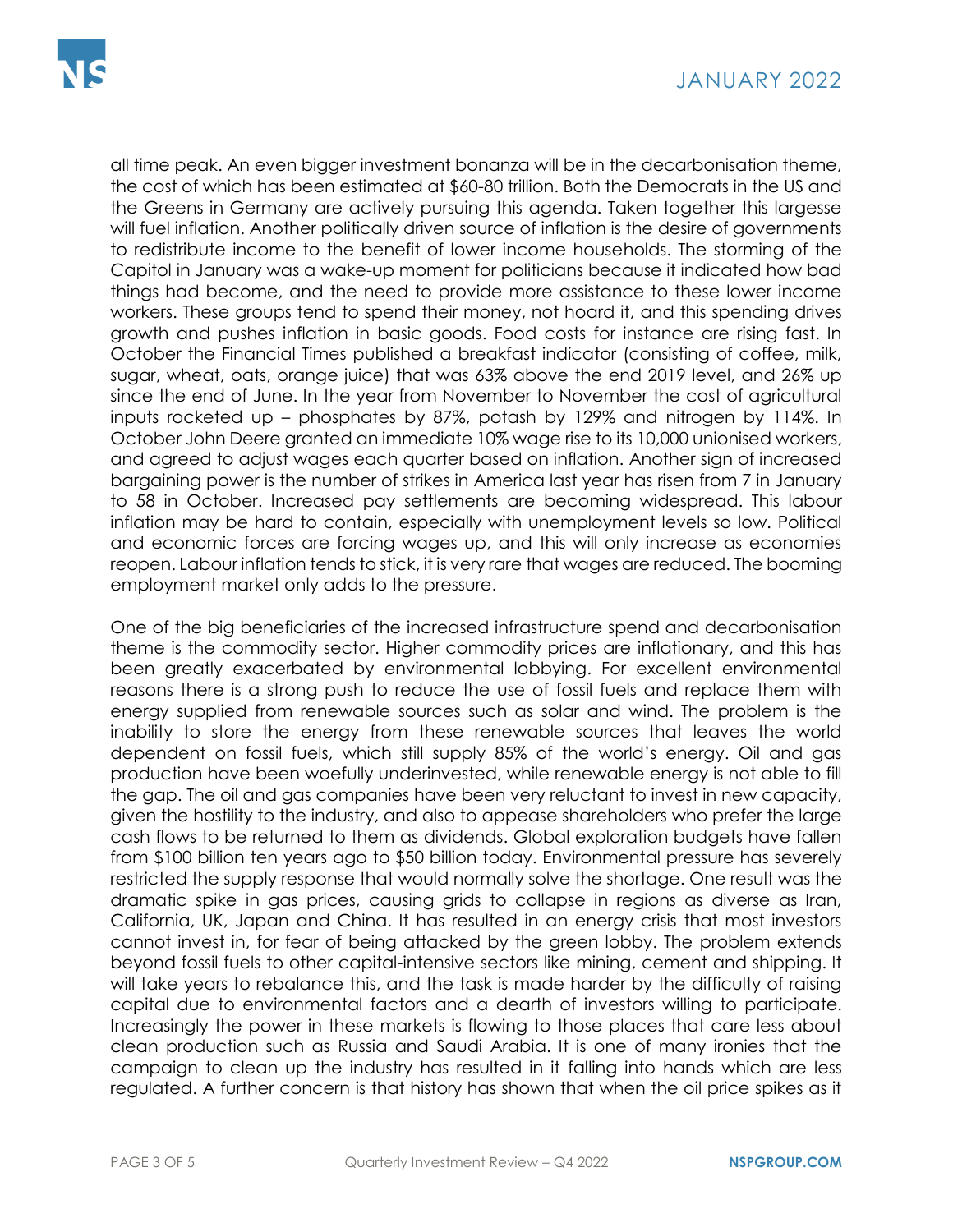now threatens, it is common for an Emerging Market to crash from the economic stress imposed by high energy prices.

If demand strengthens it will force the price of oil and gas higher, but many materials critical to the evolution of renewable energy are likely to continue rising. Energy generation from renewables is commodity intensive. The vast sums raised to improve renewable energy production depend on supplies of copper, lithium, nickel, manganese and graphite and other critical materials. It is hard to see how their prices won't rise given the demand. Regulation further underpins higher prices. One of the decisions to come out of the COP 26 was an agreement to reduce methane by 30% by 2030. In Texas alone upgrading wells to comply will cost \$4 billion, but more seriously it will occupy an estimated 256,000 manhours. Earlier this year Grupo Mexico, one of the largest producers of copper, announced that it would add no new capacity till 2028 while it corrects its existing operations to environmental standards. Distracting these resources away from producing new supply reinforces upward price pressures. These pressures are likely to continue until voters force governments to take action if price rises cause too much hardship.

Chinese markets had a poor year in 2021 as investors fretted over the slowdown in its property market, and potential conflict with Taiwan. Taiwan's boisterous democracy upsets China's increasingly Leninist leadership, but so long as Taiwan does not declare independence, a military confrontation appears too great a risk for China. The property situation is more concerning. Property has been the sector through which the Communist Party has stimulated the economy and helped it attain the ambitious growth targets of their five-year plans. China's attempt to pivot from an investment/export driven model to a domestic consumption one is a difficult transition. Deleveraging property and banking bubbles is an adjustment that few countries have achieved smoothly. However, China's control of its financial system gives it an advantage other countries' have not enjoyed. China's vast economy should still provide plenty of investment opportunity, but investors will probably want to see more clarity from China's leadership that private capital is still welcome before the market can recover.

The threat of inflation being more persistent than envisaged by Central Banks, and monetary policy needing to be tightened, renders bonds unattractive. It is a sobering fact that since 2014 an investor in the German 10-year bond has had no return. Most equities are not expensive when measured against ground-hugging bond yields, but if rates start rising then everything will need to be reappraised. Equities that act like bond proxies would be de-rated, but perhaps the most vulnerable area will be the highly rated concept companies. Zero interest rates allow investors to be patient with companies with good long-term prospects because their funding is so cheap, but as interest rates rise investors demand immediate profitability and those companies on 50 to 100 times earnings face a much harsher environment. The really speculative end of the market consisting of companies with little earnings, or even revenues, will be hit hardest. Meanwhile the opportunities may be in the more cyclical parts of the market which look mispriced. Index performance has been driven by defensive and growth stocks which